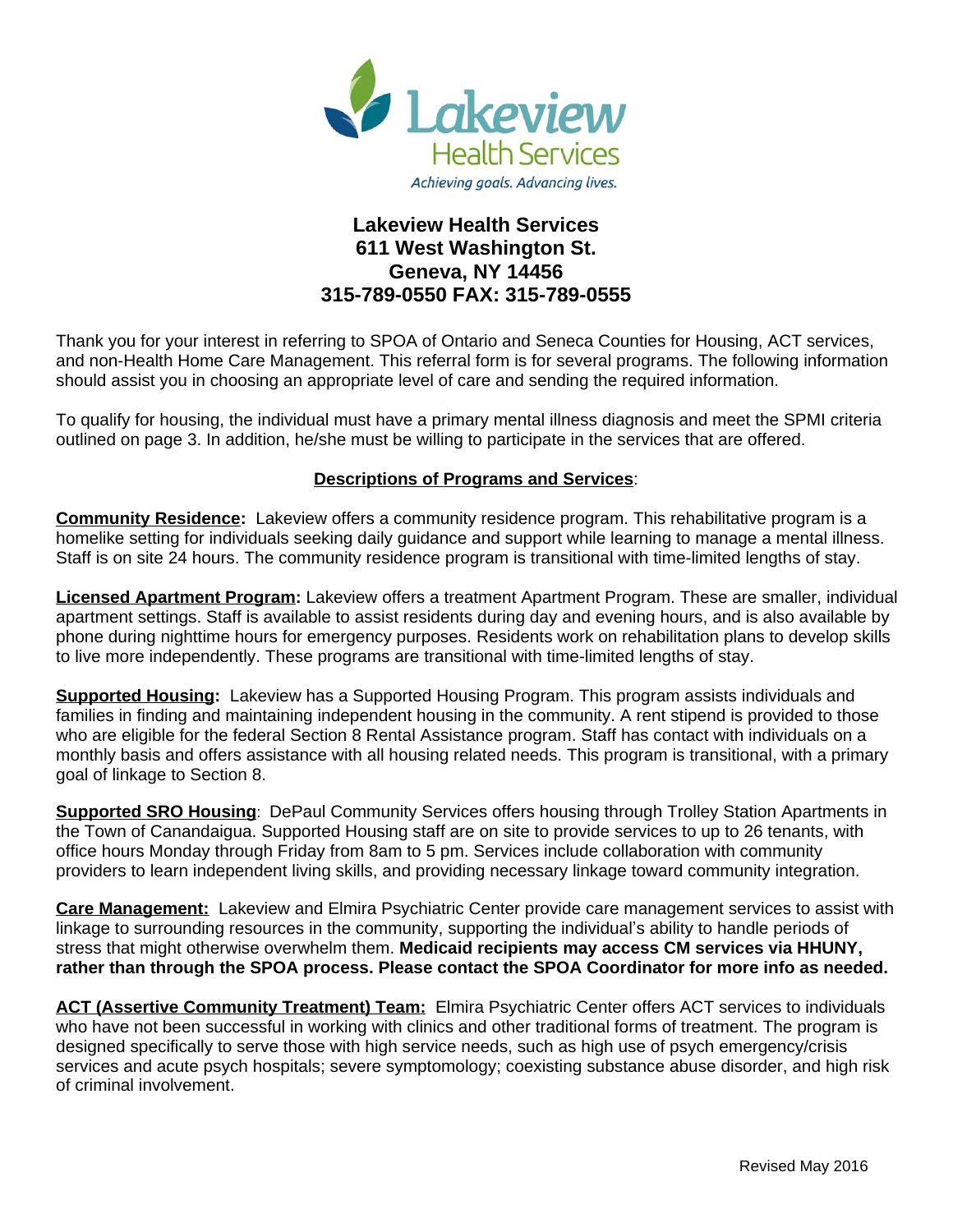# **Instructions & Checklist:**

- □ Complete and sign all designated areas. **Page 11, the client's consent to release information, is required in order to process the referral.**
- $\Box$  Attach the client's complete psychosocial history and psychiatric assessment, including DSM-V psychiatric diagnoses completed **within the past year**. Acceptable documents include initial psych evaluations and updates, clinic or hospital intake, admission, and/or discharge notes, and other history and diagnoses written by a Qualified Mental Health Professional (QMHP).
- $\Box$  Attach a current list of medications and dosages.

Mail completed referral packet to: **Lakeview Health Services, Inc.**

**Attention: SPOA, Betsy Fuller 611 W. Washington St. Geneva, NY 14456 Phone: (315) 789-0550 Fax: (315) 789-0555**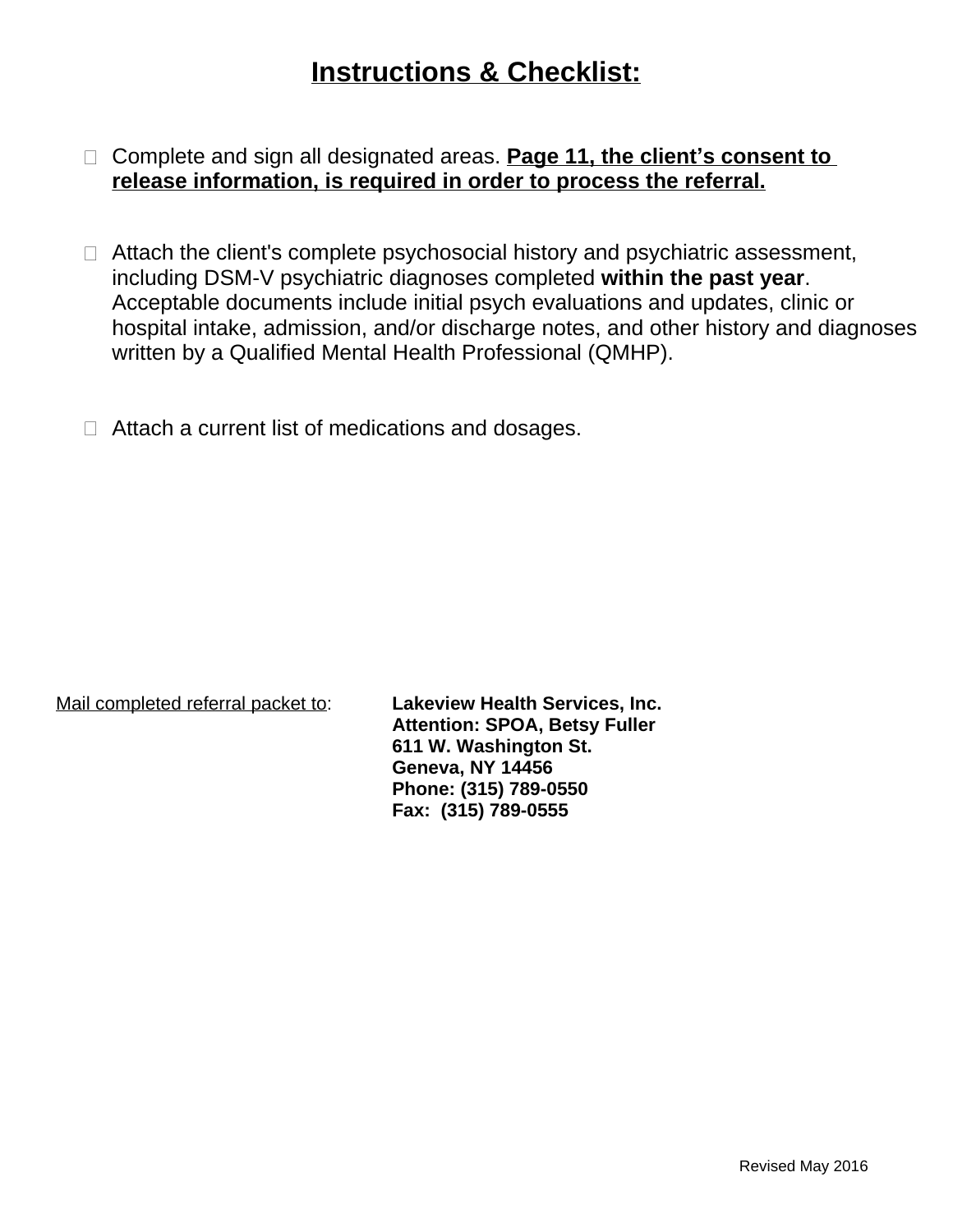#### **NEW YORK STATE OFFICE OF MENTAL HEALTH CRITERIA FOR SEVERE AND PERSISTENT MENTAL ILLNESS (SPMI) AMONG ADULTS**

To be considered an adult diagnosed with severe and persistent mental illness, **"1" below must be met, in addition to either "2, "3, or "4."**

#### **1. Designated Mental Illness Diagnosis.**

The individual is 18 years of age or older and currently meets the criteria for a *DSM-IV psychiatric diagnosis* other than alcohol or drug disorders (291.xx, 292.xx, 303.xx), organic brain syndromes (290.xx, 293.xx, 294.xx), developmental disabilities (299.xx, 315.xx, 319.xx, or social conditions. ICD-CM categories and codes that do not have an equivalent in DSM-IV are also included mental illness diagnoses.

#### **AND**

#### **2. SSI or SSDI Enrollment due to Mental Illness**.

The individual is currently enrolled in SSI or SSDI *due to a designated mental illness*.

**OR**

#### **3. Extended Impairment in Functioning due to Mental Illness**.

A. Documentation that the individual has experienced *two of the following four* functional limitations *due to a designated mental illness over the past 12 months* on a continuous or intermittent basis:

- i. **Marked difficulties in self-care** (personal hygiene; diet; clothing; avoiding injuries; securing health care or complying with medical advice).
- ii. **Marked restriction of activities of daily living** (maintaining a residence; using transportation; day-to-day money management; accessing community services).
- iii. **Marked difficulties in maintaining social functioning** (establishing and maintaining social relationships; interpersonal interactions with primary partner, children, other family members, friends, neighbors; social skills; compliance with social norms; appropriate use of leisure time).
- iv. **Frequent deficiencies of concentration, persistence or pace resulting in failure to complete tasks in a timely manner in work, home, or school settings** (ability to complete tasks commonly found in work settings or in structured activities that take place in home or school settings; individuals may exhibit limitations in these areas when they repeatedly are unable to complete simple tasks within an established time period, make frequent errors in tasks, or require assistance in the completion of tasks).

### **OR**

#### **4. Reliance on Psychiatric Treatment, Rehabilitation, and Supports**.

A documented history shows that the individual at some prior time met the threshold for 3 (above), but the symptoms and/or functioning problems are currently attenuated by medication or psychiatric rehabilitation and supports. Medication refers to psychotropic medications which may control certain primary manifestations of mental disorder; e.g. hallucinations, but may or may not affect functional limitations imposed by the mental disorder. Psychiatric rehabilitation and supports refer to highly structured and supportive settings (e.g. Congregate or Apartment Treatment Programs) which may greatly reduce the demands placed on the individual and thereby, minimize overt symptoms and signs of the underlying mental disorder.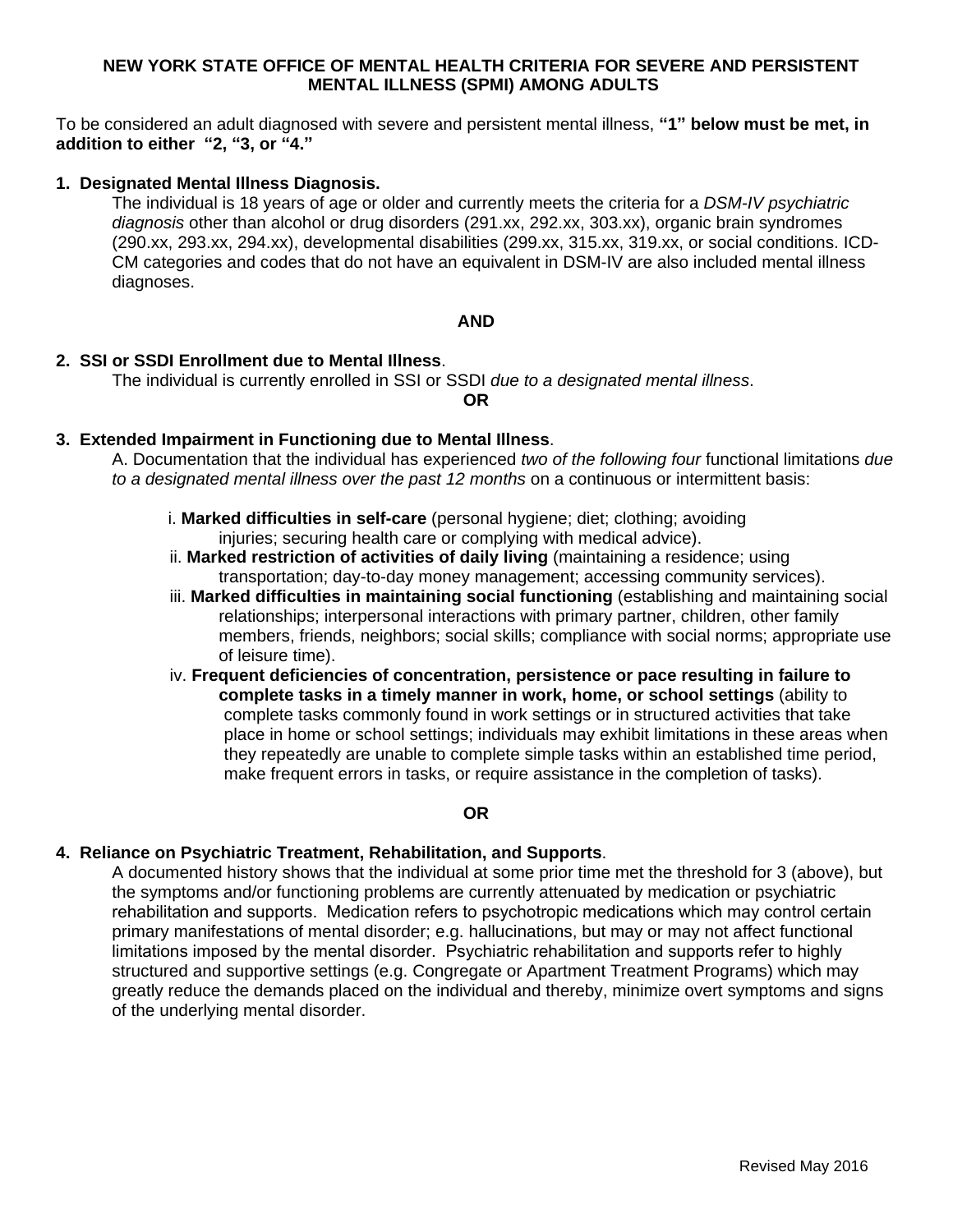|                                                                |                                                                             | <b>Adult SPOA Referral Packet</b>   |                                               |                                                                                                      |  |
|----------------------------------------------------------------|-----------------------------------------------------------------------------|-------------------------------------|-----------------------------------------------|------------------------------------------------------------------------------------------------------|--|
|                                                                |                                                                             | Services requested for (check one): |                                               |                                                                                                      |  |
|                                                                | <b>Ontario County</b>                                                       |                                     | ______Seneca County                           |                                                                                                      |  |
|                                                                |                                                                             |                                     | SPOA Received Date:__________________________ |                                                                                                      |  |
|                                                                | <b>Programs Requested</b> (check all applicable; see p. 1 for descriptions) |                                     |                                               |                                                                                                      |  |
| ___ Community Residence                                        |                                                                             |                                     |                                               | Licensed Apartment Program ________ Supported Housing                                                |  |
| ___ Trolley Station SP SRO                                     |                                                                             |                                     |                                               | ___ Care Management _______ Finger Lakes/Mid Lakes ACT Program                                       |  |
|                                                                |                                                                             |                                     |                                               |                                                                                                      |  |
|                                                                |                                                                             |                                     |                                               |                                                                                                      |  |
|                                                                |                                                                             |                                     |                                               |                                                                                                      |  |
|                                                                |                                                                             |                                     |                                               |                                                                                                      |  |
|                                                                |                                                                             |                                     |                                               |                                                                                                      |  |
|                                                                |                                                                             |                                     |                                               |                                                                                                      |  |
|                                                                |                                                                             |                                     |                                               | Referral Agency : ____________________________Address: _________________________                     |  |
|                                                                |                                                                             |                                     |                                               | Telephone Number: _______________________________Contact Person: ___________________________________ |  |
|                                                                |                                                                             |                                     |                                               |                                                                                                      |  |
| Person to Notify in Case of Emergency:                         |                                                                             |                                     | <b>Primary Care Physician:</b>                |                                                                                                      |  |
|                                                                |                                                                             |                                     |                                               |                                                                                                      |  |
|                                                                |                                                                             |                                     |                                               |                                                                                                      |  |
|                                                                | Reasons for referral: Housing and Care Management needs:                    |                                     |                                               |                                                                                                      |  |
|                                                                |                                                                             |                                     |                                               |                                                                                                      |  |
|                                                                |                                                                             |                                     |                                               |                                                                                                      |  |
|                                                                | What is the client's level of acceptance of the need for this referral?     |                                     |                                               |                                                                                                      |  |
| [] Accepts                                                     | [] Interested in pursuing further                                           |                                     | [] Resistive                                  | [] Does not accept                                                                                   |  |
|                                                                |                                                                             |                                     |                                               |                                                                                                      |  |
| <b>Living Situation at time of referral:</b><br>[] Lives alone | [ ] Lives with parents                                                      |                                     | [] Lives with other relatives                 | [] Psychiatric Center                                                                                |  |
| [] Homeless (street) [] Lives with spouse                      |                                                                             | [] Assisted/supported living        |                                               | [] Correctional Facility                                                                             |  |
| [] Homeless (shelter) [] Supervised living                     |                                                                             |                                     | [] Nursing home/medical setting               | [] Other ______________                                                                              |  |
|                                                                |                                                                             |                                     |                                               |                                                                                                      |  |
|                                                                | Any adult history of homelessness? [ ] Yes [ ] No                           |                                     |                                               |                                                                                                      |  |
|                                                                |                                                                             |                                     |                                               | Does the client need 24-hour supervision? [ ] Yes [ ] No If yes, why?_______________________________ |  |
|                                                                |                                                                             |                                     |                                               |                                                                                                      |  |
|                                                                |                                                                             |                                     |                                               |                                                                                                      |  |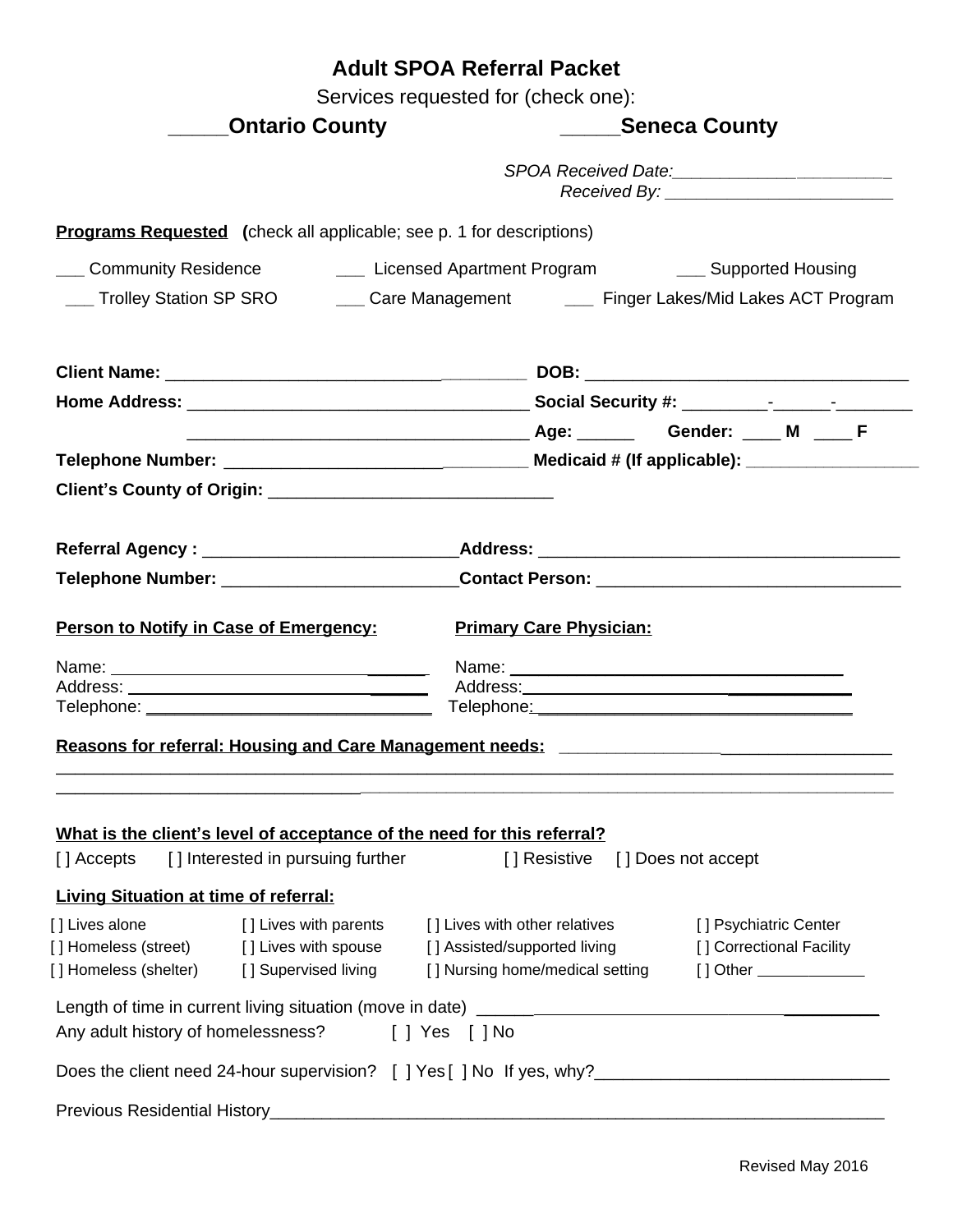| <b>Current Marital Status:</b><br>[] Never Married<br>[ ] Married<br>[] Living with significant other/domestic partner                                                                                                                                             |                                            | [] Separated                      |                                                            | [] Divorced                                                                                              |                    | [] Widowed                                     |
|--------------------------------------------------------------------------------------------------------------------------------------------------------------------------------------------------------------------------------------------------------------------|--------------------------------------------|-----------------------------------|------------------------------------------------------------|----------------------------------------------------------------------------------------------------------|--------------------|------------------------------------------------|
| <b>Custody Status of Children:</b> (check all that apply)<br>[] No children<br>[] Minor children not in client's custody but have access                                                                                                                           |                                            | [] Have children all > 18 yrs old |                                                            | [] Minor children currently in client's custody<br>[] Minor children not in client's custody - no access |                    |                                                |
| <b>Ethnicity:</b>                                                                                                                                                                                                                                                  |                                            |                                   |                                                            |                                                                                                          |                    |                                                |
| [] White (non-Hispanic)<br>[] Asian-Asian American                                                                                                                                                                                                                 | [] Latino/Hispanic<br>[ ] Pacific Islander |                                   | [ ] Black (non-Hispanic)<br>[] Other or dual (specify):    |                                                                                                          | [] Native American |                                                |
| <b>Current Educational Level:</b>                                                                                                                                                                                                                                  |                                            |                                   |                                                            |                                                                                                          |                    |                                                |
| [] Some grade school 1-8 <sup>th</sup> grade<br>[] Some college, but no degree<br>[] Vocational, business training                                                                                                                                                 | [] College Degree                          | [] No formal education            | [] Some HS 9-12 <sup>th</sup> grade, but no diploma [] GED | [] Other: _____________________                                                                          |                    | [ ] HS Grad<br>[] Masters Degree [] Not graded |
| <b>Current Employment Status:</b>                                                                                                                                                                                                                                  |                                            |                                   |                                                            |                                                                                                          |                    |                                                |
| [] Employed full-time                                                                                                                                                                                                                                              | [] Employed part-time                      |                                   | [ ] Not employed                                           | [] Training program                                                                                      |                    | $[ ]$ Other: $\rule{1em}{0.15mm}$              |
| <b>Current Criminal Justice Status:</b>                                                                                                                                                                                                                            |                                            |                                   |                                                            |                                                                                                          |                    |                                                |
| [ ] None<br>[ ] CPL 330.20<br>[] Released from jail/prison in the last 30 days<br>Name of Probation or Parole Officer:                                                                                                                                             | [] Currently incarcerated<br>[] Parole     |                                   | [] Probation<br>Phone:                                     |                                                                                                          |                    |                                                |
| <b>Current or Last Services</b> (check all that apply):<br>[] No prior service<br>[] State Psychiatric Center (Inpt) [] MH outpatient<br>[] Emergency MH (nonresidential) [] Local MH practitioner<br>If no current services, specify date of last services: _____ |                                            | [] MH residential                 |                                                            | [] Case Management<br>[] General hospital<br>[] CSP MH program                                           |                    | [] Prison, Jail, or<br>Court                   |
|                                                                                                                                                                                                                                                                    |                                            |                                   |                                                            |                                                                                                          |                    |                                                |
| Outpatient Services Current or Planned: (CHECK ALL THAT APPLY)                                                                                                                                                                                                     | <b>Current</b>                             | <b>Planned</b>                    |                                                            |                                                                                                          | <b>Current</b>     | <b>Planned</b>                                 |
| Health                                                                                                                                                                                                                                                             |                                            |                                   | Psychiatrist/Clinic                                        |                                                                                                          |                    |                                                |
| Education                                                                                                                                                                                                                                                          |                                            |                                   | Alcohol/Drug Treatment                                     |                                                                                                          |                    |                                                |
| Day Treatment Program<br>AA/NA                                                                                                                                                                                                                                     |                                            |                                   |                                                            |                                                                                                          |                    |                                                |
| Case Management<br>Psychiatric Day Program                                                                                                                                                                                                                         |                                            |                                   |                                                            |                                                                                                          |                    |                                                |

| Case Management                    |  |
|------------------------------------|--|
| Intensive Case Management          |  |
| <b>Family Support Services</b>     |  |
| Children's ICM                     |  |
| <b>Respite Services</b>            |  |
| <b>Child Residential Treatment</b> |  |
| <b>Psychosocial Club</b>           |  |
| <b>Transition Management</b>       |  |
|                                    |  |

#### **Currently receives Care Management** : [ ] Yes [ ] No

**Receives ACT**: [ ] Yes [ ] No **Current AOT**: [ ] Yes [ ] No If yes, please attach copy of AOT orders.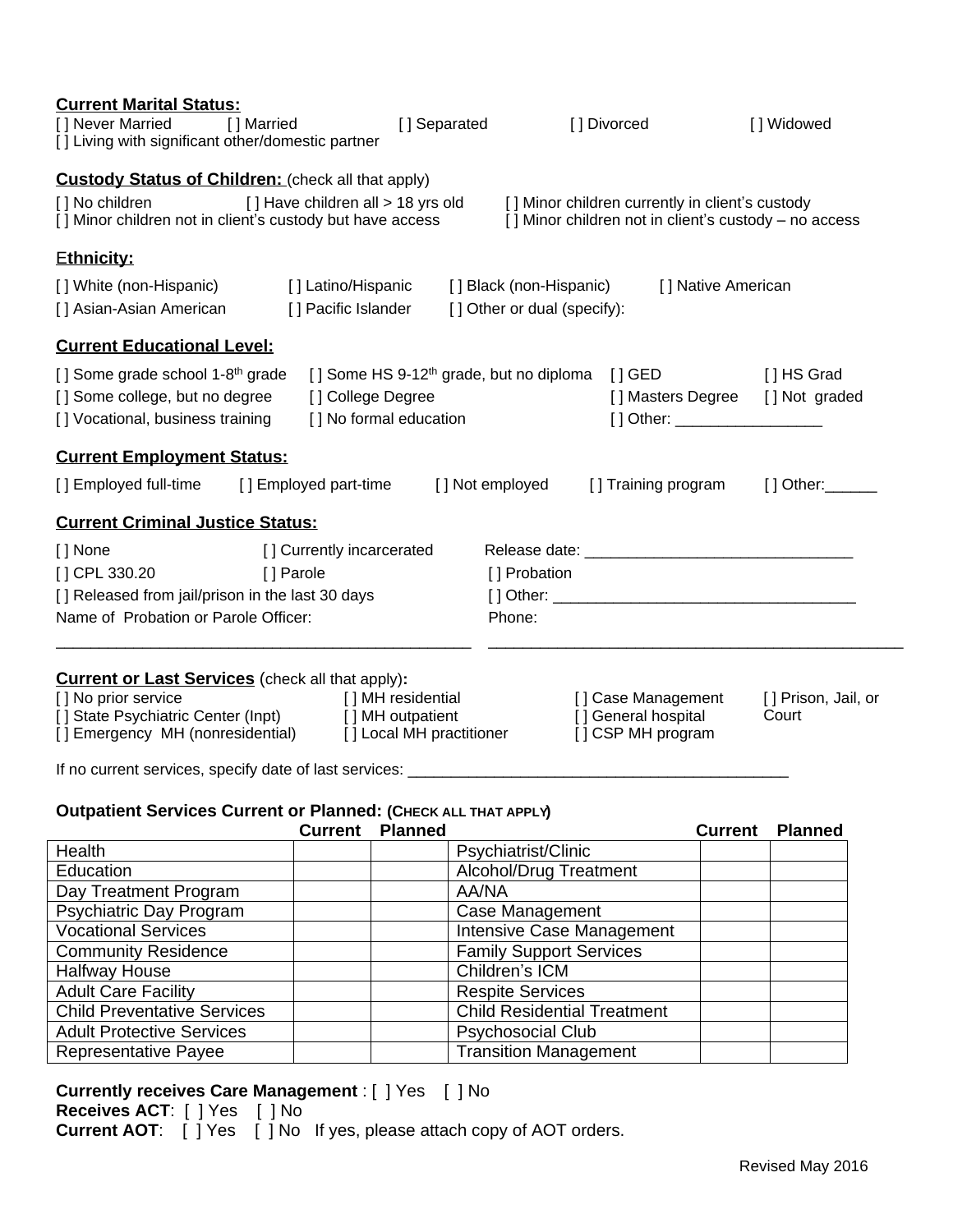# **Mental health service utilization in past 12 months:**

|                                                                                                                                              | # Of Psych. ED Visits<br>4 Of Inpatient Psych. Admissions _________# of days<br>Admission to Outpatient clinical services (counseling/psychiatry) |                     |                      |                                                                            |
|----------------------------------------------------------------------------------------------------------------------------------------------|---------------------------------------------------------------------------------------------------------------------------------------------------|---------------------|----------------------|----------------------------------------------------------------------------|
| Facilities & dates of previous psychiatric treatment and/or hospitalizations:                                                                |                                                                                                                                                   |                     |                      |                                                                            |
|                                                                                                                                              |                                                                                                                                                   |                     |                      |                                                                            |
| Use/engagement with mental health services:                                                                                                  |                                                                                                                                                   |                     |                      |                                                                            |
| Does the client understand and accept the need for prescribed medications? [] Yes [] No                                                      |                                                                                                                                                   |                     |                      |                                                                            |
| Rate client compliance with medication regime:<br>[] Independent<br>[ ] With Prompting                                                       |                                                                                                                                                   | [] Needs Assistance |                      | [] Resistive                                                               |
| Rate client follow through with Mental Health Appointments:                                                                                  |                                                                                                                                                   |                     |                      |                                                                            |
| [] Independent                                                                                                                               | [ ] With Prompting                                                                                                                                |                     | [] Needs Assistance  | [] Resistive                                                               |
|                                                                                                                                              |                                                                                                                                                   |                     |                      |                                                                            |
|                                                                                                                                              |                                                                                                                                                   |                     |                      |                                                                            |
|                                                                                                                                              |                                                                                                                                                   |                     |                      |                                                                            |
| Behavior/circumstances precipitating most recent hospitalization:<br>Does the client have a history of any of the following?<br>Fire setting |                                                                                                                                                   |                     |                      | If Yes, Dates                                                              |
|                                                                                                                                              |                                                                                                                                                   | [ ] Yes<br>$[]$ Yes | [ ] No<br>$[$ $]$ No |                                                                            |
|                                                                                                                                              |                                                                                                                                                   | [] Yes              | $[ ]$ No             | the control of the control of the control of the control of the control of |
|                                                                                                                                              |                                                                                                                                                   | $[]$ Yes            | $[$ $]$ No           |                                                                            |
| Sexual offense<br>Violent acts causing injury or using weapons<br>Aggressive /assaultive behavior<br>Suicidal ideation                       |                                                                                                                                                   | $[]$ Yes            | $[$ $]$ No           |                                                                            |
|                                                                                                                                              |                                                                                                                                                   | $[]$ Yes            | $[$ $]$ No           |                                                                            |
|                                                                                                                                              |                                                                                                                                                   | [] Yes              | $[$ $]$ No           |                                                                            |
|                                                                                                                                              |                                                                                                                                                   | $[]$ Yes            | $[ ]$ No             |                                                                            |
| Suicide attempts/gestures<br>Destruction of property<br>Victim of physical abuse<br>Victim of sexual abuse                                   |                                                                                                                                                   | [] Yes              | $[ ]$ No             |                                                                            |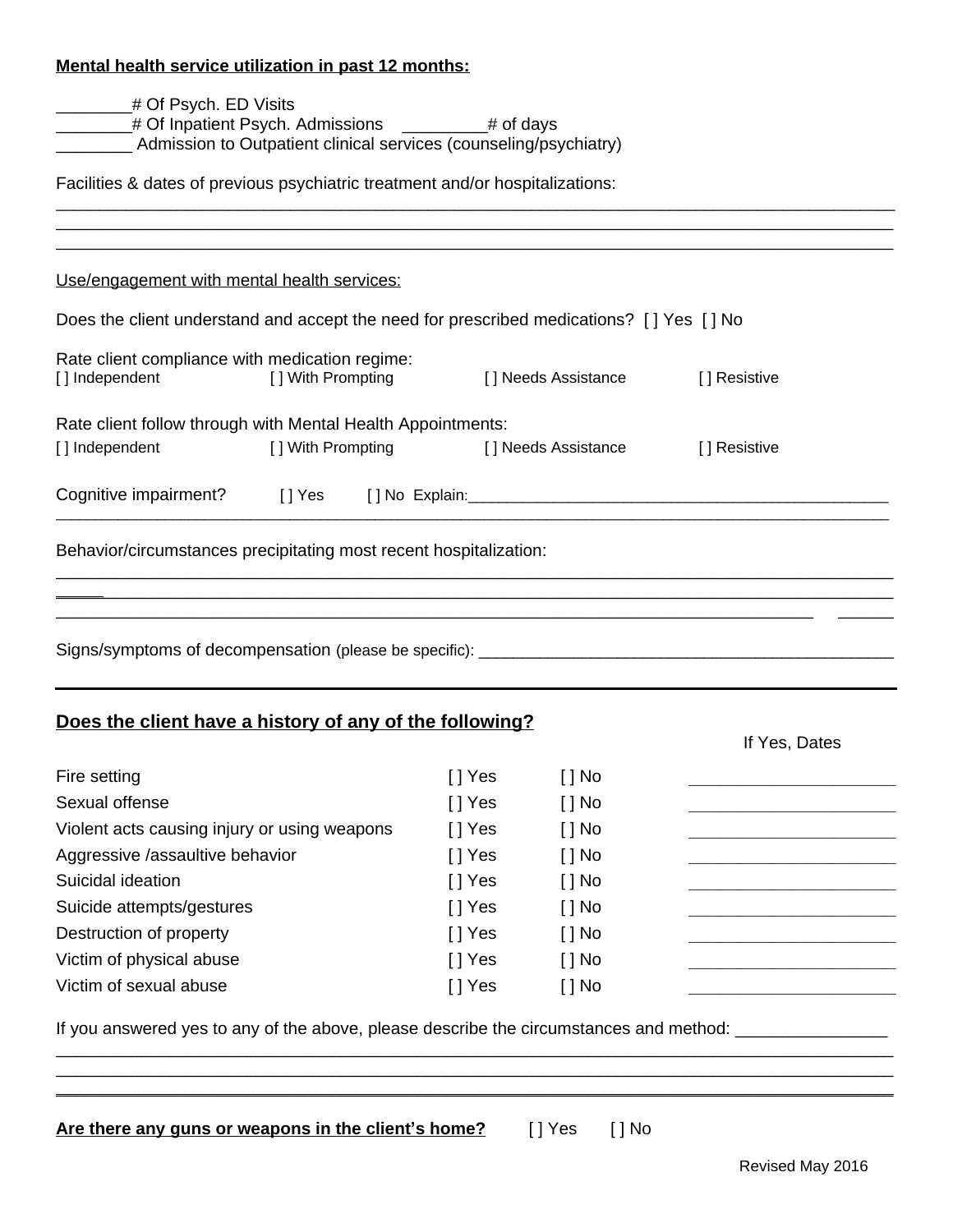| <b>Medical Health:</b> (Check all that apply)<br>[] None<br>[] BMI over 25  | [] Respiratory disease<br>[ ] HIV/AIDS<br>[] Hearing impairment [] Impaired vision | [] Cardiovascular disease<br>[] Incontinent<br>[] Special medical equipment [] Other Medical                                                                                                                                   | [] Diabetes /metabolic<br>[] Impaired ability to walk              |  |  |  |  |
|-----------------------------------------------------------------------------|------------------------------------------------------------------------------------|--------------------------------------------------------------------------------------------------------------------------------------------------------------------------------------------------------------------------------|--------------------------------------------------------------------|--|--|--|--|
| Number of medical emergency room visits over the past 12 months: _______    |                                                                                    |                                                                                                                                                                                                                                |                                                                    |  |  |  |  |
| Known Allergies:                                                            |                                                                                    | Other: contract the contract of the contract of the contract of the contract of the contract of the contract of the contract of the contract of the contract of the contract of the contract of the contract of the contract o |                                                                    |  |  |  |  |
|                                                                             |                                                                                    | Are there any specific Emergency Procedures/Protocols to be used by residential staff? What are they?                                                                                                                          |                                                                    |  |  |  |  |
| <b>Substance Use History:</b>                                               |                                                                                    | Does the client have a history of drug/alcohol abuse/dependency? [ ] Yes [ ] No                                                                                                                                                |                                                                    |  |  |  |  |
|                                                                             |                                                                                    | If yes, at what age did use begin? ____________ Date of last use: _____________                                                                                                                                                |                                                                    |  |  |  |  |
| Drugs of Choice: (check all that apply)                                     |                                                                                    |                                                                                                                                                                                                                                |                                                                    |  |  |  |  |
| [] None [] Cocaine<br>[] Crack [] PCP<br>[ ] Sedative/hypnotic [ ] Cannabis |                                                                                    | [] Methamphetamines [] Prescription drugs<br>[ ] Inhalant: Sniffing glue [ ] Alcohol<br>[] Hallucinogens [] Benzodiazepines                                                                                                    | [ ] Any IV drug use<br>[ ] Heroin/Opiates<br>[ ] Other____________ |  |  |  |  |
| Frequency of Drug Use:                                                      |                                                                                    |                                                                                                                                                                                                                                |                                                                    |  |  |  |  |
|                                                                             |                                                                                    | [] none in past month [] 1-3 times in past month [] 1-2 times/week [] 3-6 times/week [] daily                                                                                                                                  |                                                                    |  |  |  |  |
|                                                                             |                                                                                    |                                                                                                                                                                                                                                |                                                                    |  |  |  |  |
|                                                                             | Does the client smoke cigarettes? [ ] Yes [ ] No                                   |                                                                                                                                                                                                                                |                                                                    |  |  |  |  |
| Chemical Dependency Treatment: [ ] Yes                                      |                                                                                    | $[$ $]$ No                                                                                                                                                                                                                     |                                                                    |  |  |  |  |
|                                                                             | If yes: Services within the past 12 months? [ ] Yes [ ] No                         |                                                                                                                                                                                                                                |                                                                    |  |  |  |  |
|                                                                             |                                                                                    |                                                                                                                                                                                                                                |                                                                    |  |  |  |  |
|                                                                             |                                                                                    | If client is currently in a chemical dependency treatment Program, anticipated discharge date? ______________                                                                                                                  |                                                                    |  |  |  |  |
| Previous chemical dependency treatment:                                     |                                                                                    |                                                                                                                                                                                                                                |                                                                    |  |  |  |  |
|                                                                             |                                                                                    |                                                                                                                                                                                                                                |                                                                    |  |  |  |  |

\_\_\_\_\_\_\_\_\_\_\_\_\_\_\_\_\_\_\_\_\_\_\_\_\_\_\_\_\_\_\_\_\_\_\_\_\_\_\_\_\_\_\_\_\_\_\_\_\_\_\_\_\_\_\_\_\_\_\_\_\_\_\_\_\_\_\_\_\_\_\_\_\_\_\_\_\_\_\_\_\_\_\_\_\_\_\_\_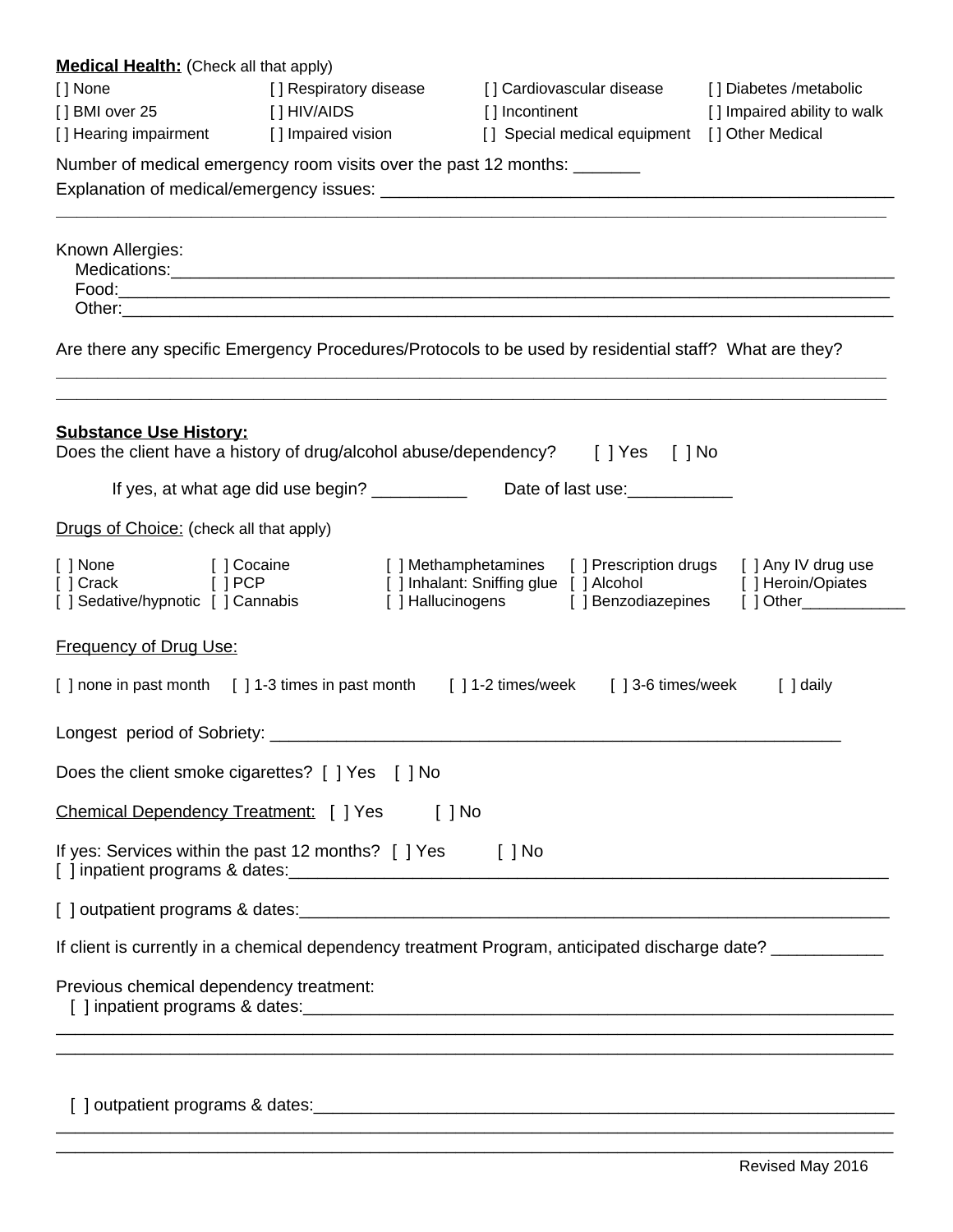## **FUNDING VERIFICATION FORM**

|                          | Case # | Currently<br><b>Receives</b><br>Y/N | Amount<br>Receives<br>$(\#)$ | Pending<br>Application<br>Submitted<br>Y/N | Unknown |
|--------------------------|--------|-------------------------------------|------------------------------|--------------------------------------------|---------|
| Social Security          |        |                                     |                              |                                            |         |
| SSI                      |        |                                     |                              |                                            |         |
| SSD                      |        |                                     |                              |                                            |         |
| <b>Public Assistance</b> |        |                                     |                              |                                            |         |
| Veteran's Benefits       |        |                                     |                              |                                            |         |
| Medicare                 |        |                                     |                              |                                            |         |
| Medicaid                 |        |                                     |                              |                                            |         |
| Food Stamps              |        |                                     |                              |                                            |         |
| Pension                  |        |                                     |                              |                                            |         |
| Wages/Earned Income      |        |                                     |                              |                                            |         |
| Unemployment             |        |                                     |                              |                                            |         |
| Private Insurance        |        |                                     |                              |                                            |         |
| Other 3rd Party Payer    |        |                                     |                              |                                            |         |
| <b>Trust Fund</b>        |        |                                     |                              |                                            |         |
| <b>Medication Grant</b>  |        |                                     |                              |                                            |         |

**Court mandated expenses/debts** (i.e., alimony, child support, student loans, utility bills). **Please list all known and amounts**:\_\_\_\_\_\_\_\_\_\_\_\_\_\_\_\_\_\_\_\_\_\_\_\_\_\_\_\_\_\_\_\_\_\_\_\_\_\_\_\_\_\_\_\_\_\_\_\_\_\_\_\_\_\_\_\_\_\_\_\_\_\_\_\_\_\_\_\_\_

\_\_\_\_\_\_\_\_\_\_\_\_\_\_\_\_\_\_\_\_\_\_\_\_\_\_\_\_\_\_\_\_\_\_\_\_\_\_\_\_\_\_\_\_\_\_\_\_\_\_\_\_\_\_\_\_\_\_\_\_\_\_\_\_\_\_\_\_\_\_\_\_\_\_\_\_\_\_\_\_\_\_\_\_\_\_\_

**If Rep Payee, Name**: \_\_\_\_\_\_\_\_\_\_\_\_\_\_\_\_\_\_\_\_\_\_\_\_\_\_\_\_\_ Address: \_\_\_\_\_\_\_\_\_\_\_\_\_\_\_\_\_\_\_\_\_\_\_\_\_\_\_\_\_\_\_\_\_

Agency: \_\_\_\_\_\_\_\_\_\_\_\_\_\_\_\_\_\_\_\_\_\_\_\_\_\_\_\_\_\_\_\_\_\_\_\_\_\_\_ Telephone #: \_\_\_\_\_\_\_\_\_\_\_\_\_\_\_\_\_\_\_\_\_\_\_\_\_\_\_\_\_\_